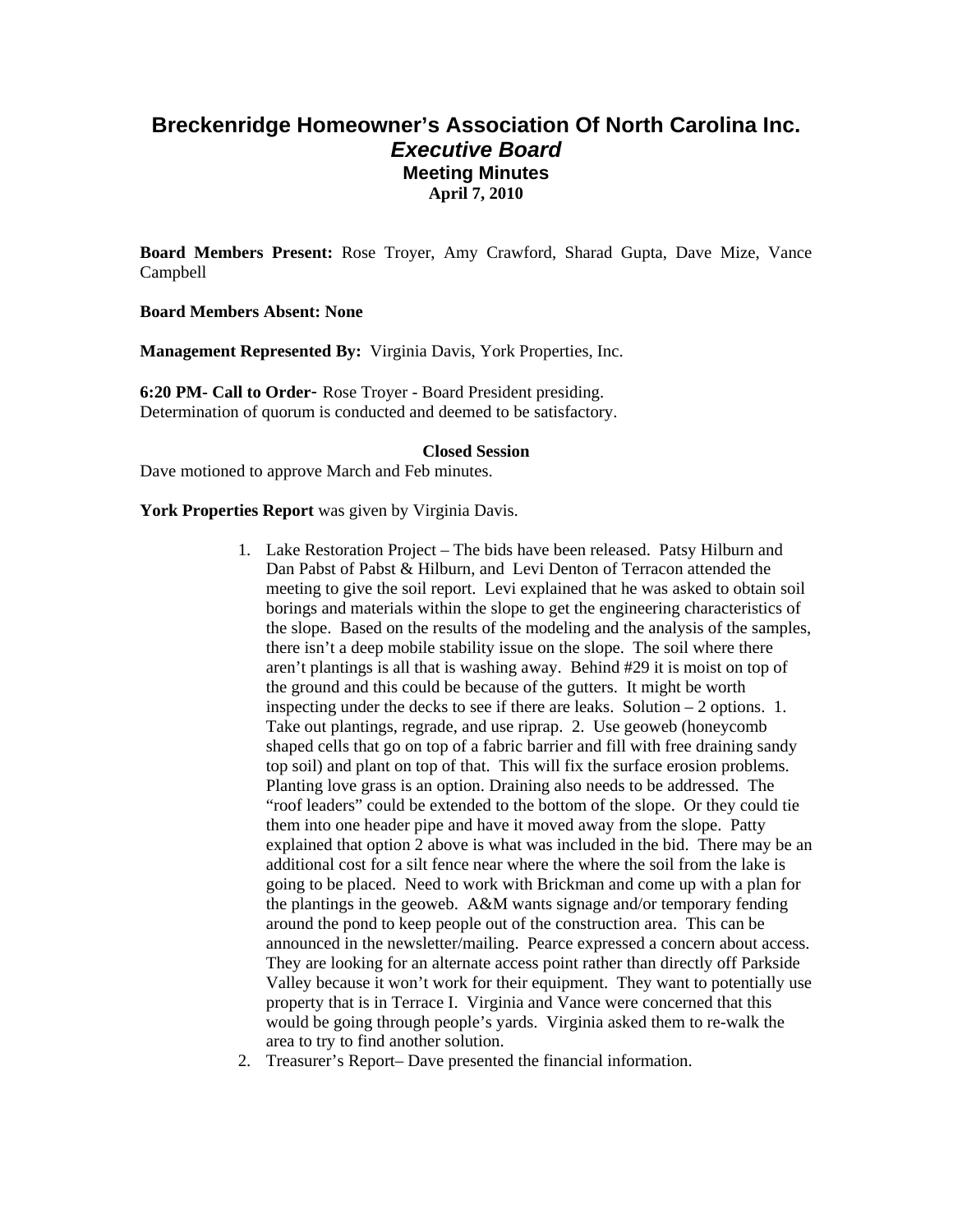- 3. York Property report –Virginia sent more letters with a 3/31 deadline for pressure washing. She will re-inspect next week. If folks are still noncompliant, we can invite them to a fining meeting.
- 4. Virginia explained that there is an irrigation leak in the main line in the common area near the Manors I . It was found during testing.
- 5. At the driveway to the utility box just past Manors I, there is a crack. Virginia will get an estimate to repair.
- 6. Virginia getting signs for pool opening.
- 7. Virginia will look at the silt fence on Willingham near the pumping station to be sure it is appropriate.
- 8. Virginia will contact the other sub-associations about need for pressure washing and repair of faded shutters.
- 9. Virginia has contacted Progress Energy about replacing the light fixture on Madison Heights.

**Motion is made to end closed session and open meeting to the membership -This is a non-debatable motion. All were in favor and the session ends.** 

# **Floor is opened to general questions and comments from the membership**

## **Committee Reports:**

Architectural: Chris McCann presented the following requests:

- 1. 201 ruby walk submitted a sample for how she would like to paint her door. Vance Motioned to approve, Dave seconded. Approved contingent on the Lake II board approval.
- 2. 100 Vale Court wants to change front door and shutters from Navy to Dark Gray. Vance Motioned to approve, Dave seconded. Approved.
- 3. 105 Vale Court has a metal fence that is not in compliance. Sharad motioned to deny. Rose Seconded. Denied (4 to 1 with Dave being in favor of the fence).
- 4. 125 Ruby walk wants a privacy fence. Vance Motioned to approve, Dave seconded. Approved contingent approval of sub association, and it must exactly match existing fences.
- 5. 108 Kurtner Ct. submitted a request for a large amount of work on his property which includes a standard fence around the property, stamped concrete patio, replacement of rear window with a sliding glass window, concrete and stone BBQ, pergola, and fireplace. Amy motioned to approve. Vance second. Approved contingent on approval from the Town of Morrisville.
- 6. 207 Durston Loop wants to install a bat house. Vance motioned to approve, Dave seconded. Approve contingent Manors I approval.
- 7. 603 Crescendo Drive wants to add a concrete walkway around the house. Vance motioned to approve, Dave seconded. Approve.
- 8. 108 Durston Loop wants to add a storm door. It is a Larson which is a standard door. Vance Motioned to approve, Dave seconded. Approve.
- 9. 109 Durstan Loop wants a second parking pad. Vance motioned to approve, Dave seconded.
- 10. Virginia suggested changing the wording on the architectural form to require 3 neighbor's approval signatures. Vance motioned to approve, Dave seconded. Approved.